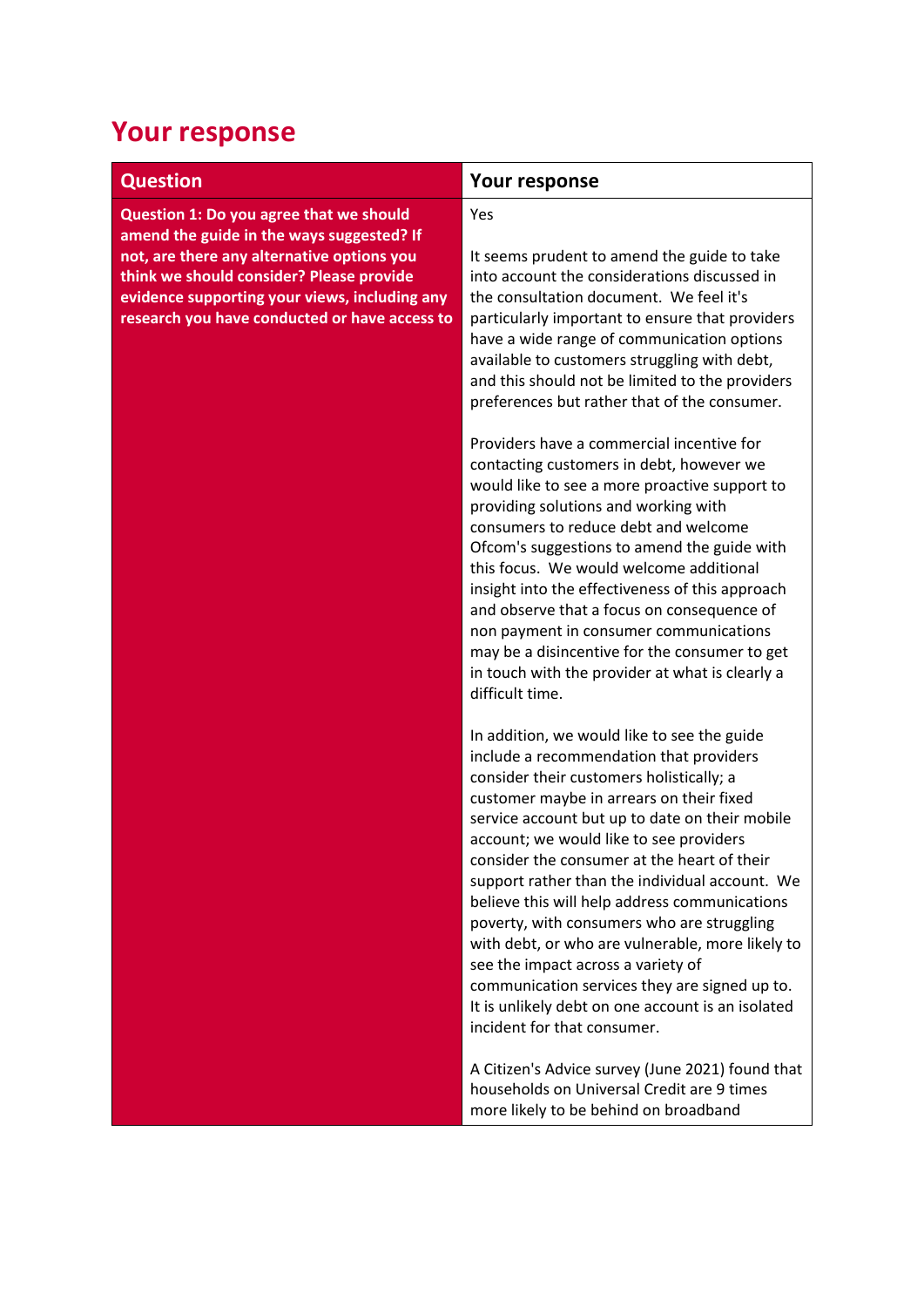

<sup>1</sup> https://www.citizensadvice.org.uk/about-us/about-us1/media/press-releases/25-million-people-are-behindon-their-broadband-bills/

<span id="page-1-2"></span><span id="page-1-1"></span><span id="page-1-0"></span><sup>2</sup> https://www.ofcom.org.uk/research-and-data/multi-sector-research/general-communications/pricing <sup>3</sup> https://www.ofgem.gov.uk/information-consumers/energy-advice-households/check-if-energy-price-capaffects-you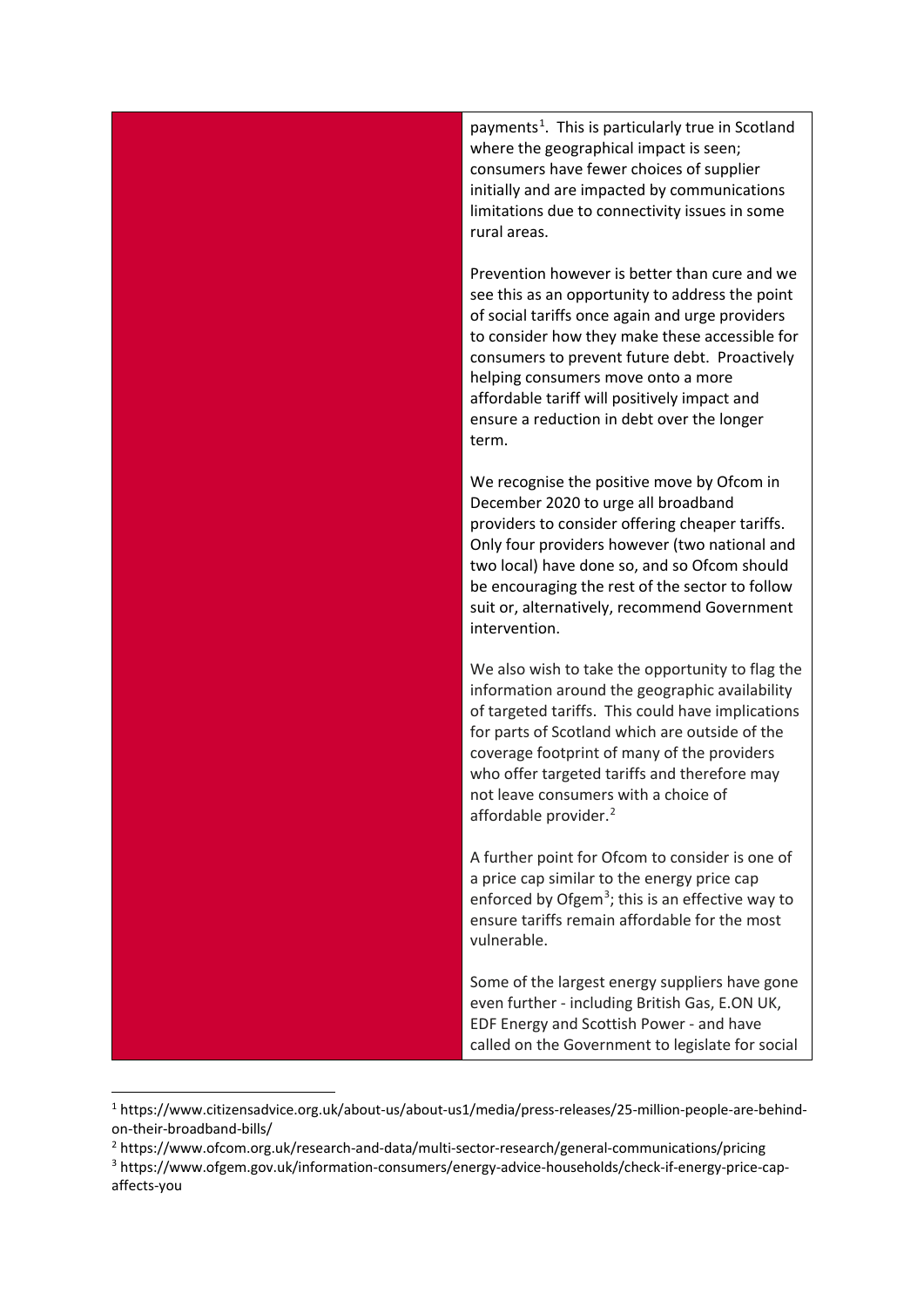|                                                                                                                                                                                                                                                                                      | tariffs which could be set below the price gap<br>and paid for by an industry levy.                                                                                                                                                                                                                                                                                                                                                                                                                                                                                                                                                                                                                                                                                                                                                                                                                                                                                                                                                                                                                                                                                                                                                     |
|--------------------------------------------------------------------------------------------------------------------------------------------------------------------------------------------------------------------------------------------------------------------------------------|-----------------------------------------------------------------------------------------------------------------------------------------------------------------------------------------------------------------------------------------------------------------------------------------------------------------------------------------------------------------------------------------------------------------------------------------------------------------------------------------------------------------------------------------------------------------------------------------------------------------------------------------------------------------------------------------------------------------------------------------------------------------------------------------------------------------------------------------------------------------------------------------------------------------------------------------------------------------------------------------------------------------------------------------------------------------------------------------------------------------------------------------------------------------------------------------------------------------------------------------|
|                                                                                                                                                                                                                                                                                      | Michael Lewis, the Chief Executive of E.ON UK<br>has said a social tariff should be 'one of the top<br>priorities' for new energy legislation next year,<br>and would 'signal the Government's intent to<br>deliver a fair and just energy transition to net<br>zero, ensuring no-one is left behind <sup>14</sup> . An<br>industry levy would be an interesting way of<br>funding a social tariff in communications and<br>should be considered.                                                                                                                                                                                                                                                                                                                                                                                                                                                                                                                                                                                                                                                                                                                                                                                       |
| Question 2: Do you agree that we should<br>amend the guide in the ways suggested? If<br>not, are there any alternative options you<br>think we should consider? Please provide<br>evidence supporting your views, including any<br>research you have conducted or have access<br>to. | Yes<br>The suggested improvements to the guide here<br>will ultimately help consumers get access to the<br>advice they need quicker and easier.<br>Ofcom should be cautious however that the<br>recommendation that providers signpost debt<br>advice does not absolve providers of their own<br>responsibility to engage with their customers<br>proactively and support debt management;<br>there is a danger that a consumer has to go via<br>Citizens Advice as an example to be able to<br>access the relevant department at their mobile<br>provider which is not a route we would wish to<br>encourage. We want consumers to have easy<br>access to their own provider with good support<br>in place to manage any debts, with wider<br>support via third party agencies to manage<br>their finances more generally.<br>It is also worth noting that whilst it is a stand-<br>ard practise for providers to pass debt on to be<br>collected by third party debt collection special-<br>ists, these third parties are often rewarded via<br>commission payments on the sum of monies<br>outstanding. Any consideration or principles<br>providers make on how to treat their custom-<br>ers therefore must be communicated to the |
|                                                                                                                                                                                                                                                                                      | third-party collection company.                                                                                                                                                                                                                                                                                                                                                                                                                                                                                                                                                                                                                                                                                                                                                                                                                                                                                                                                                                                                                                                                                                                                                                                                         |
| Question 3: Do you agree that there should be<br>more consistency in the way in which<br>providers seek to effect payment from<br>customers in debt? If so, how do you believe                                                                                                       | Yes<br>There should be more consistency and in<br>particular we agree that additional fees should                                                                                                                                                                                                                                                                                                                                                                                                                                                                                                                                                                                                                                                                                                                                                                                                                                                                                                                                                                                                                                                                                                                                       |

<span id="page-2-0"></span><sup>4</sup> https://www.theguardian.com/society/2021/jul/31/calls-for-social-tariff-on-uk-energy-bills-as-rises-pushextra-half-million-homes-into-fuel-poverty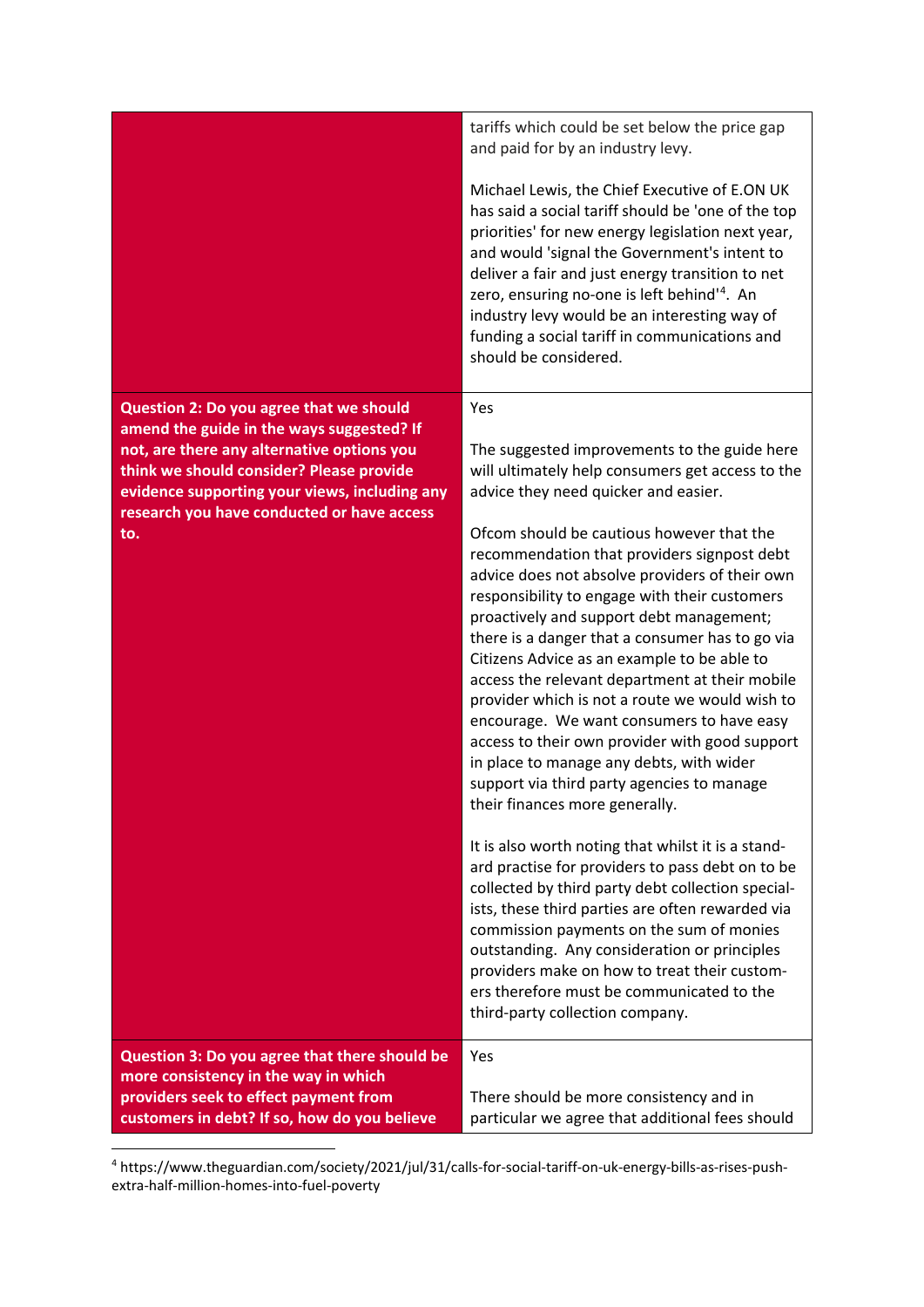| this could be achieved most effectively? Please<br>provide evidence supporting your views,<br>including any research you have conducted or<br>have access to | be frozen from the point a consumer falls into<br>arrears; we do not believe that compounding<br>the problem by increasing the level of debt<br>supports vulnerable consumers.                                                                                                      |
|--------------------------------------------------------------------------------------------------------------------------------------------------------------|-------------------------------------------------------------------------------------------------------------------------------------------------------------------------------------------------------------------------------------------------------------------------------------|
|                                                                                                                                                              | Moreover, whilst the guideline of a minimum of<br>3 months before disconnection after a missed<br>payment is useful, we feel Ofcom could go<br>further to protect consumers by extending this<br>to a minimum of 3 months where no payments<br>have been made before disconnection. |
|                                                                                                                                                              | We agree wholeheartedly with the other<br>suggested amendments to the guide and<br>believe these will serve as important steps to<br>protect consumers.                                                                                                                             |
|                                                                                                                                                              | It may also be useful to set out further<br>timelines for providers, for example, when<br>different service restrictions can start; this will<br>support a more consistent approach from<br>providers and assist a phased approach for<br>consumers.                                |
| Question 4: Do you agree that we should                                                                                                                      | Yes                                                                                                                                                                                                                                                                                 |
|                                                                                                                                                              |                                                                                                                                                                                                                                                                                     |
| amend the guide regarding the provision of                                                                                                                   |                                                                                                                                                                                                                                                                                     |
| information about measures to support                                                                                                                        | There seems to be some inconsistency across                                                                                                                                                                                                                                         |
| customers? If not, are there any alternative                                                                                                                 | providers in this area so we agree the guide                                                                                                                                                                                                                                        |
| options you think we should consider? Please<br>provide evidence supporting your views,                                                                      | should be amended and would suggest this is<br>expanded to include some best practise                                                                                                                                                                                               |
| including any research you have conducted or<br>have access to.                                                                                              | principles or perhaps a case study.                                                                                                                                                                                                                                                 |

<span id="page-3-0"></span><sup>5</sup> https://www.fca.org.uk/firms/fair-treatment-customers